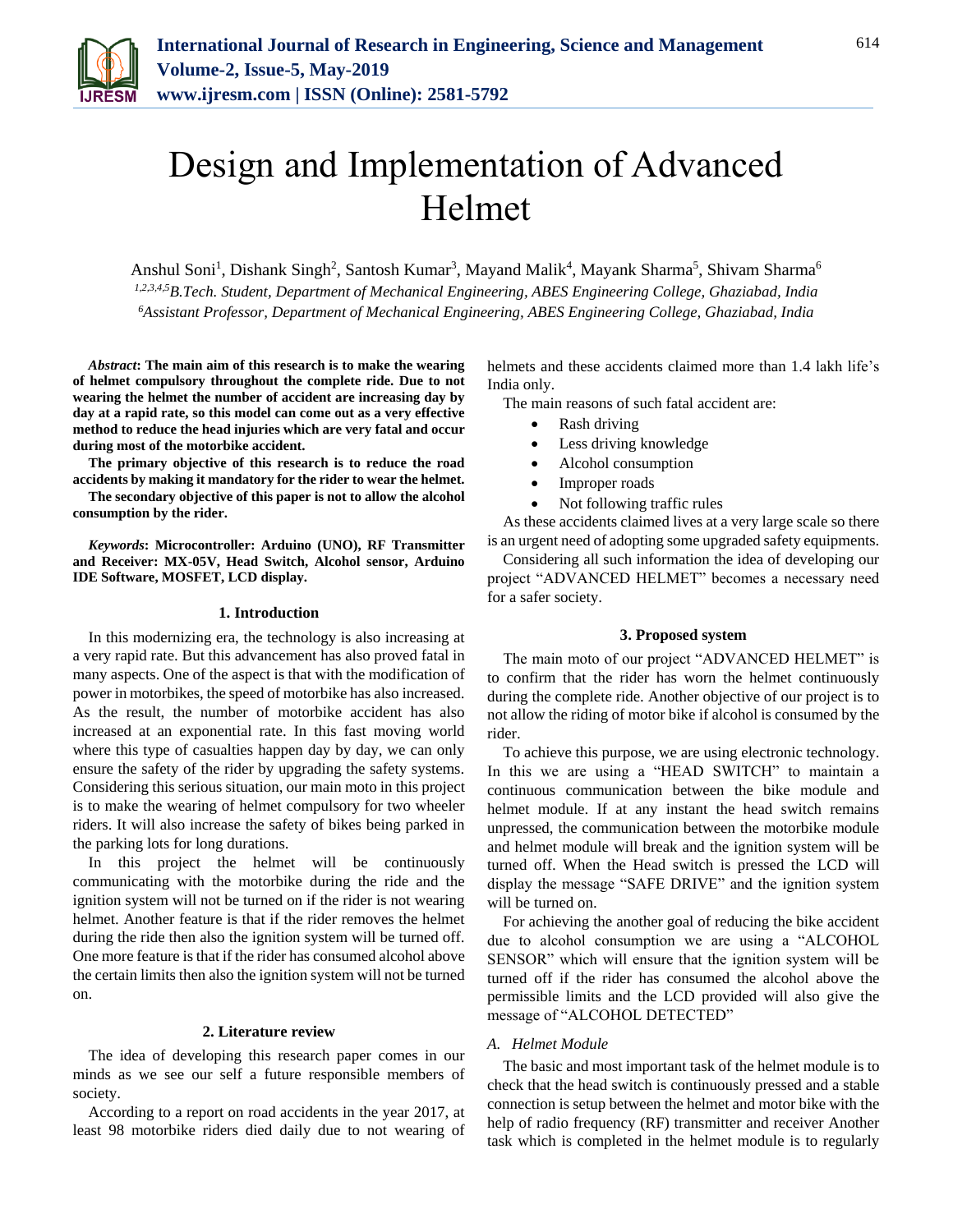

check that the rider's alcohol consumption is below the permissible limit with the help of alcohol sensor (MQ3). All these tasks are performed with the help of micro controller Arduino (UNO) installed in the helmet. Helmet module is shown in Fig. 1.



Fig. 1. Helmet module

### *B. Bike Module*

The module which is installed on motor bike is kept in connection with the ignition system, so that the ignition system is turned on and off whenever the signals are sent from the helmet module (Fig. 2). If the motor bike is outside the permissible range of the helmet the no signal will be transferred and the ignition system will not be turned on and hence the bike will not start. Even when the alcohol consumption by the rider is above permissible limit then also the signals will not allow the bike to start. Bike module is shown in Fig. 2.



Fig. 2. Bike module

## **4. Components**

#### *A. Microcontroller*

The microcontroller we have used in our module is Arduino (UNO) type, which is an open source microcontroller.

The Arduino UNO based on MICROCHIP ATmega328P. The board has 14 digital pins,6 analog pins and programmable with the Arduino IDE (Integrated development environment) via a USB cable.

The type of Arduino (UNO) is single board microcontroller. The memory used in the Arduino is SRAM. *Technical Specifications:* 

• Operating Voltage: 5 volts

- Input Voltage: 7 To 20 volts
- Length: 68.6mm
- Width: 53.4mm
- Weight: 25g

#### *B. RF module/transmitter (MX05B)*

RF module (radio frequency module) is a small electronic device that we have used for our main objective in the project. It transmits and receives radio frequency signals between two devices called transmitter and receiver. The whole module is based on the embedded technology that is often desirable to communicate with both devices each other wirelessly. The frequency used is 430MHz. This is a complex device because of the sensitivity of the radio circuits. The whole module based on the programs programmed in the microcontroller. These RF modules comes in the category of smart sensor application.

*Transmitter module:* RF transmitter module is a small PCB sub assembly capable of transmitting a radio wave and capable of modulating the wave carrying data the required action at the receiver end. and transmitting to the receiver module.

*Receiver module:* RF receiver module receives the modulated RF signal from the RF transmitter and demodulate it and perform

#### *Technical Specifications*

- Operating Voltage: 5 volts
- Input Voltage: 7 To 20 Volts

## *C. Alcohol sensor (MQ 3)*

The alcohol sensor is based on embedded electronic technology is used to sense and detect a range of alcohol content in air volume at room temperature. The alcohol sensor uses a simple electronic circuit and it converts the charge of the conductivity to correspond the output signal the sensor can activate at the temperatures ranging from -10o C to 50oC.The sensing range is from 0.04 mg/L to 4mg/L which is suitable for breathalyzers. The power supply should be from 2.5 to 5 volt.

The MQ3 alcohol sensor has a chip converter PT1301. It has a lower conductivity to clean the air as a gas sensing material. It detects the alcohol, smoke, benzene, steam and other harmful gases. It has a long life with simple drive circuit and is of low cost.

## *D. MOSFET*

MOSFET stands for metal oxide semiconductor field effect transistor. The material used in the manufacturing of MOSFET is silicon.

#### **5. Result**

All the component that are required in the project have been completely assembled together and required programming of project has been successfully tested on the software and it has been completely programmed in the Arduino (UNO) microcontroller.

Individual testing of every component in both the module has